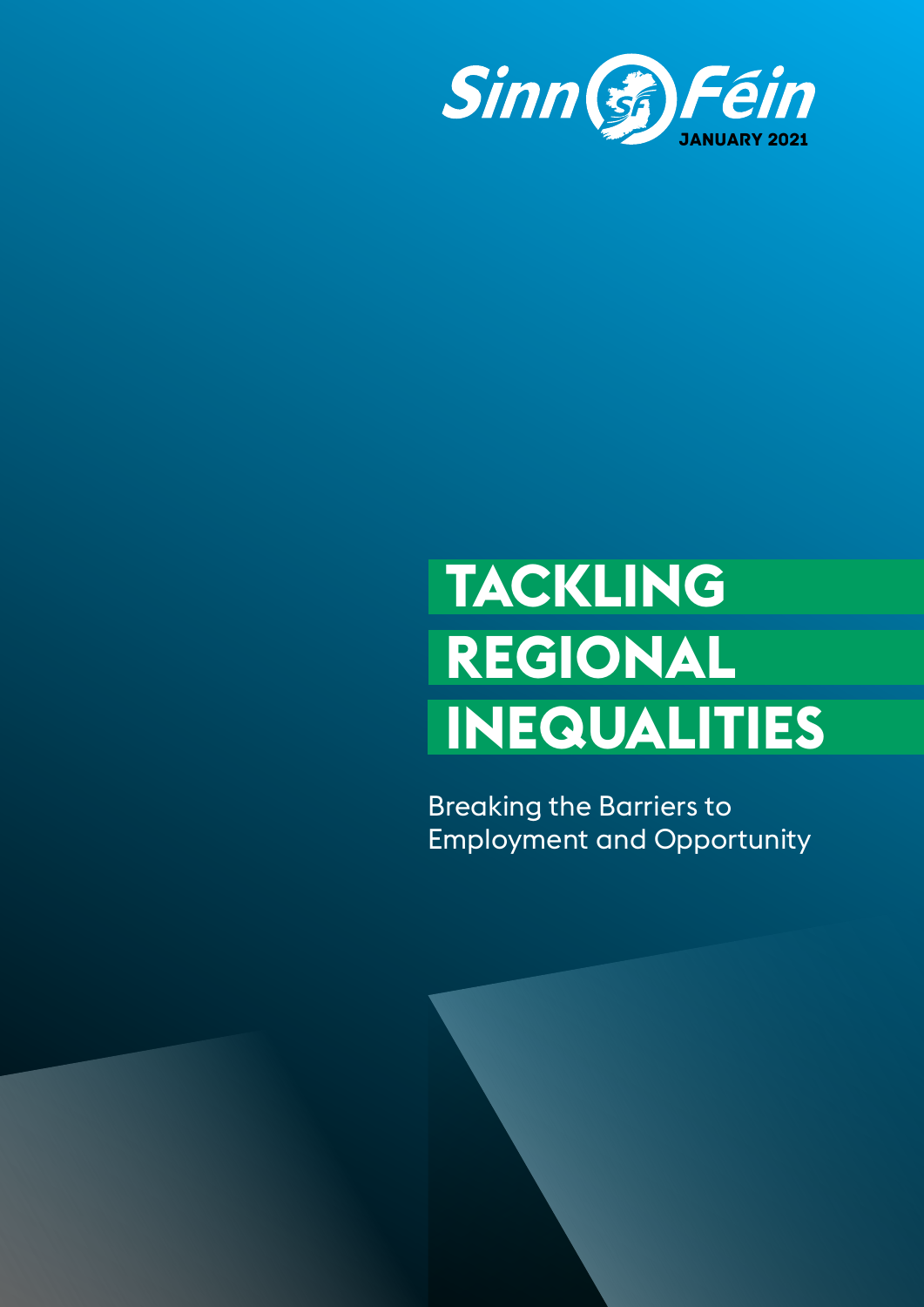

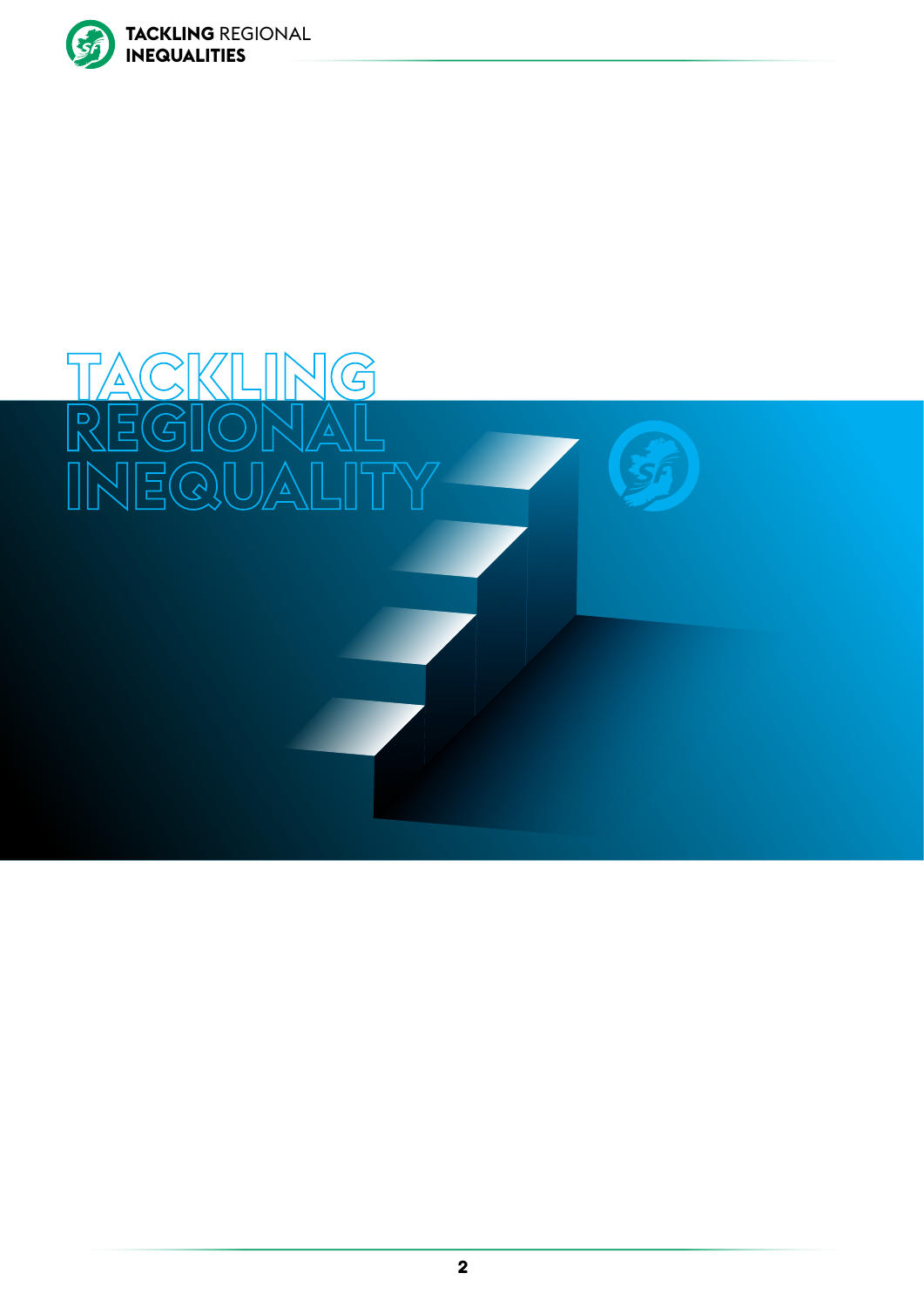

| <b>INTRODUCTION</b>                                       | $\bf{2}$ |
|-----------------------------------------------------------|----------|
| <b>TACKLING LONG TERM UNEMPLOYMENT</b>                    | 4        |
| MEETING LOCAL SKILL SHORTAGES                             | 6        |
| <b>TRANSFORMING INVESTNI AND CHANNELLING JOB CREATION</b> | 8        |
| DIRECTING EMPLOYMENT THROUGH PUBLIC SECTOR INTERVENTIONS  | 10       |
| <b>APPRENTICESHIPS</b>                                    | 11       |
| <b>CONCLUSION</b>                                         |          |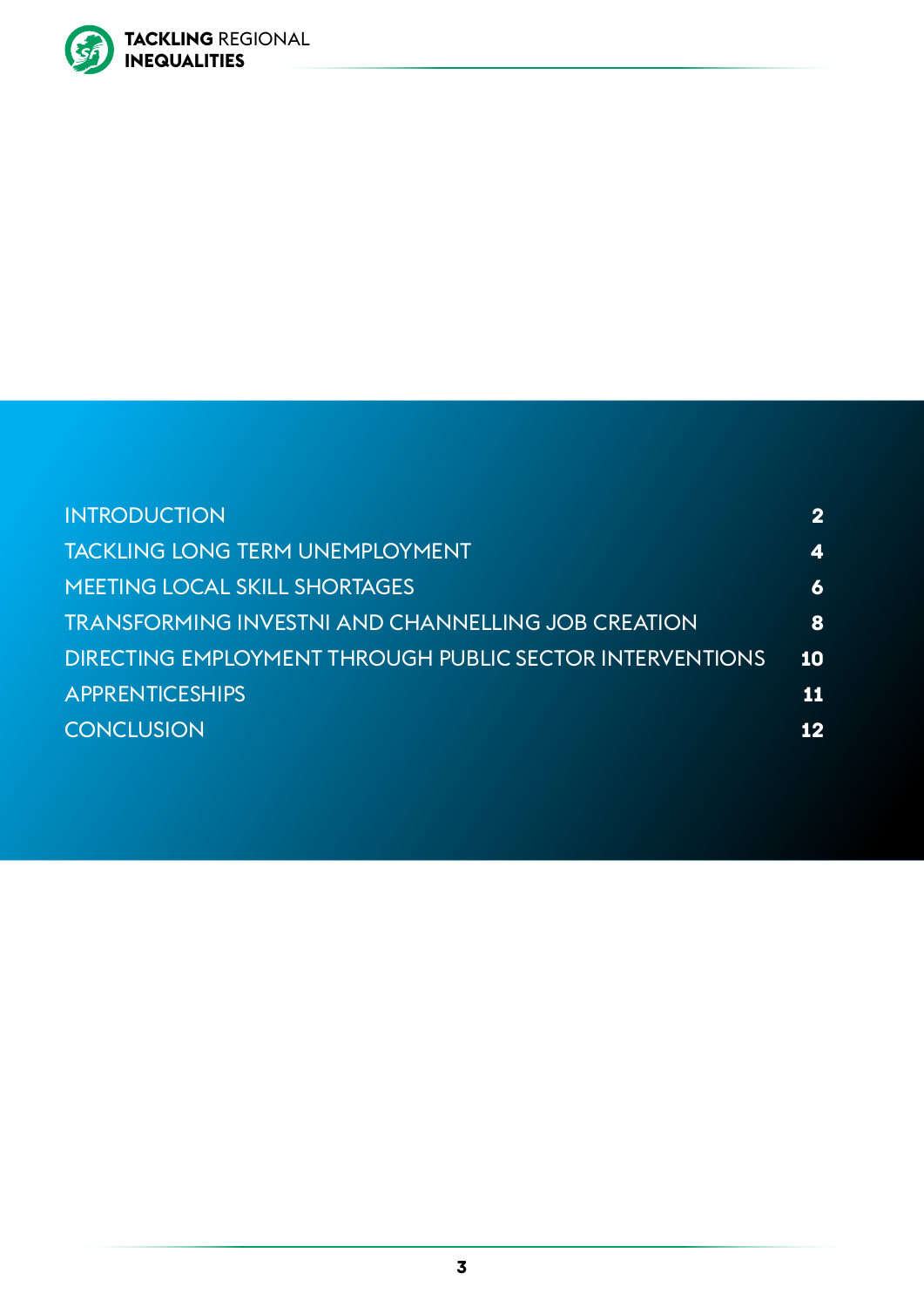



### Introduction

Sinn Féin believes that, for the benefit of both individuals and society as a whole, everyone in our society should be enabled and empowered to improve their skills. This would allow them to fulfil their full potential.

In order to ensure that happens, radical changes are needed.

Economic boom or bust makes little difference to those pushed to the margins of our society. Their lives are characterised by unemployment, underemployment, job insecurity and low wages. These negatively impact upon them, and those around them both physically and mentally.

This lived experience is intra-generational, geographically specific and long-standing. If you live in Derry or Belfast you will continue to suffer the highest levels of multiple deprivation in income, employment and health.

The Foyle Constituency has a high level of working age adults, (25-64) with either low levels of qualifications or none at all. As a Council Area Derry and Strabane have the highest percentage of unemployment anywhere in the North.

Belfast could best be described as a dual economy, because, despite increased investment in the city overall, pockets of deprivation, disadvantage and poverty continue to exist. Indeed, there are places where life expectancy is most accurately predicted by your postcode rather than any other personal attribute.

Decades on, and following numerous government interventions, there has been some improvement in the quality of life of those at the margins.

But this is not enough.

We must ensure opportunities for individuals are fairly distributed, that those pushed to the margins of society are supported effectively so they can access what's on offer. Agencies entrusted with delivering change held fully accountable.

All policies should be evaluated on their ability to deliver change and improve the life outcomes of those in Derry, Belfast and similar areas.

These proposals focus on improving the demand and supply of labour through regional targets for inward investment and employer incentives. They can be supported by buy local and other initiatives such as a Community Work Programme, improved training and wrap-around mentoring support.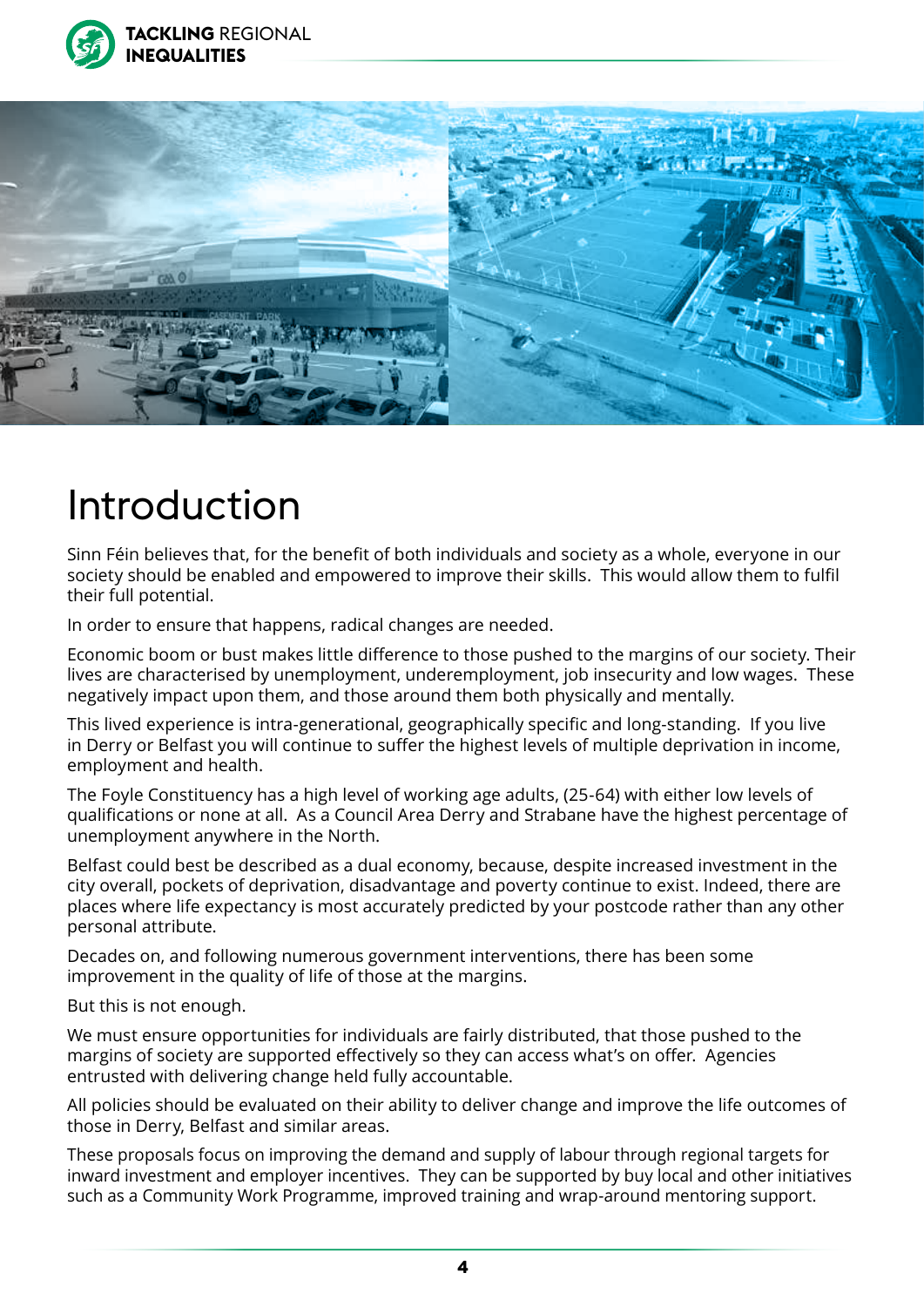



#### **THIS SINN FÉIN POLICY SETS OUT THE NEW SOLUTIONS IN RESPECT OF;**

- **O** tackling long-term unemployment
- $\bullet$  improving skills training and removing barriers which prevent access to training
- **O** how the public sector can support apprenticeships and employment opportunities for those most in need
- **O** incentives for employers through investment and the awarding of public contracts.

Sinn Féin wants to provide everyone within our society with the skills necessary to avail of opportunities and gain meaningful employment, so people can provide for themselves and their families.

This means supporting young single mothers, the long-term unemployed, those struggling with mental health and those struggling with substance abuse and addiction.

This also means bringing about necessary change. Covid and Brexit are huge challenges causing job losses, economic damage and great hardship across many sectors. However, in this time of flux, there is also an opportunity to introduce new approaches in order to break the failed patterns of the past.

Without employment, our citizens cannot contribute fully to the development of the New Ireland envisaged by Sinn Féin.

With increasing levels of unemployment, the minimum qualifications required for new jobs will be more difficult to meet in a labour market where job insecurity is endemic. A new and different approach is needed to help those with no or low qualifications to get work.

In order to bring about the required systemic change, the Executive must work collaboratively across departments, making linkages that change people's lives for the better.

Progress can only be made where those in charge of allocating financial resources put the proper structures in place. These need to ensure that public finances are firmly rooted in supporting an over-arching policy which prioritises the welfare of those marginalised within society for the benefit of the many, not the few.

In other words, Government must invest financial resources based on objective need.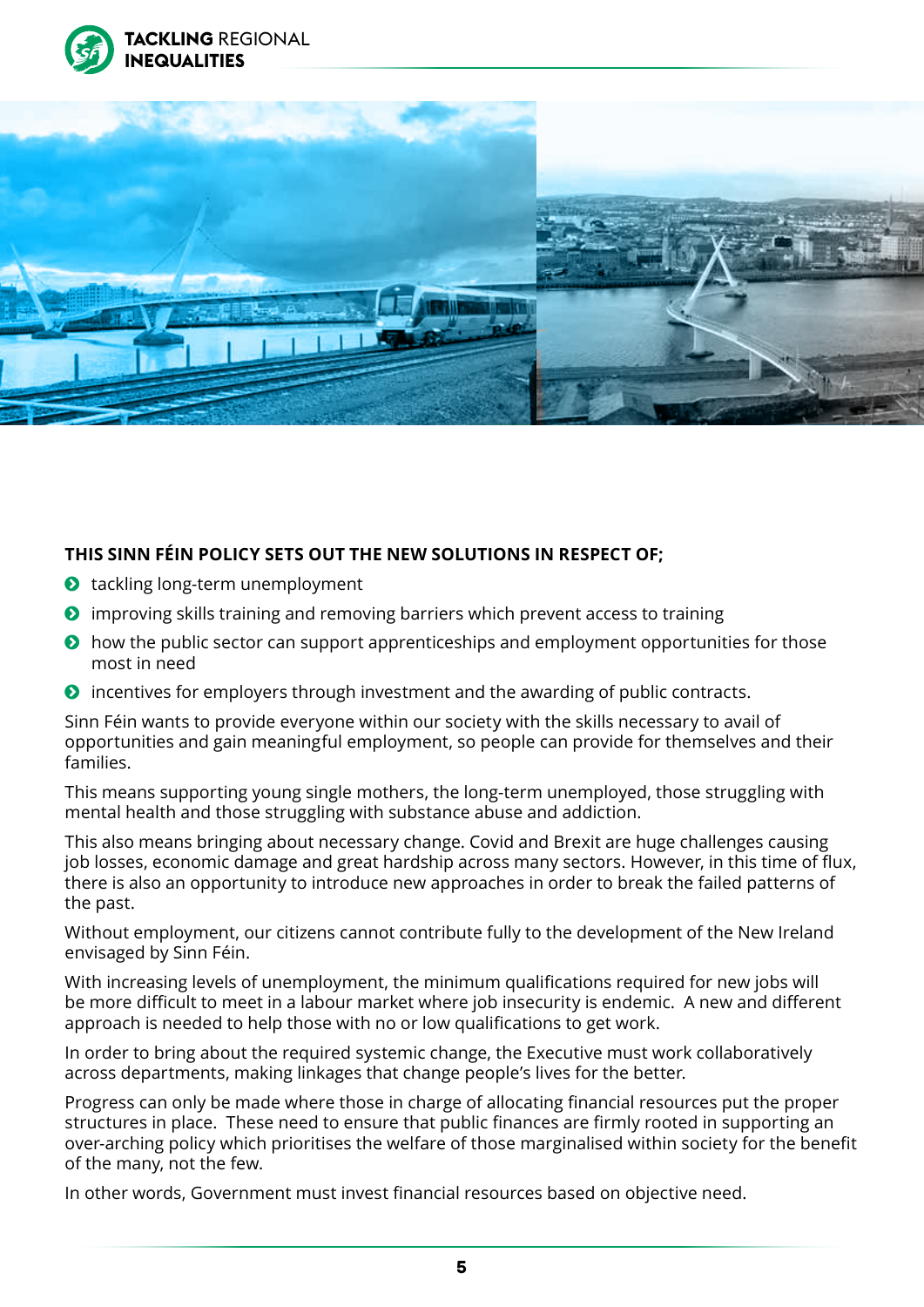

### Tackling Long Term Unemployment

Sinn Féin believes that any strategy to tackle regional inequalities must deal with the scourge of long-term unemployment.

Derry, along with North and West Belfast have suffered from consistently high levels of unemployment and joblessness. Indeed, there has not been full employment since Partition.

A historic legacy of deliberate neglect of the long-term unemployed, coupled with regional inequalities has exacerbated a situation where Derry was fractured from its social and economic hinterland of Donegal.

Previous programmes like "Steps to Success" failed to address long-term unemployment and saw those closest, not farthest, from the labour market benefit most.

Proposals being brought forward by the Department for Economy, in light of Covid, are also unlikely to resolve this issue of long-term unemployment. Apprenticeship programmes exclude those over the age 24, and the majority of the skills programmes require the learner to have previous qualifications.

The best way to address the long-term unemployment is to establish bespoke employability programmes, addressing all barriers to employment. They should operate on the basis of voluntary engagement and delivered in partnership through local community groups, technical colleges and council.

It is well known that the long-term unemployed suffer more, insofar as the longer they remain on the unemployment register the more likely they are to stay on it. Covid unemployment suggests that those most recently employed will regain employment first – not the long-term unemployed. Such a polarising outcome is unacceptable.

We must support all on the basis of need.

- Government departments DfE, DoF, DfC and CPD should work in an integrated way to improve access to employment for the long-term unemployed; this should include a set of measures, including bespoke training, local labour clauses, amendments to maximise procurement of local services, regional job investment targets (to include quality as well as quantity of employment in urban and rural areas).
- **O** Department for Communities and Economy should establish an employability programme for the long term unemployed, modelled on Community Works Programmes.
- **O** The Programme should be devolved into the community and delivered by local organisations including community groups, technical colleges and council.
- **O** The programme should provide a meaningful pathway to employment.
- All employers partnered with the Programme should apply 'Buy Social' where possible.
- **O** The programme should include provision for Education Maintenance Payments and Childcare support in order to support learners.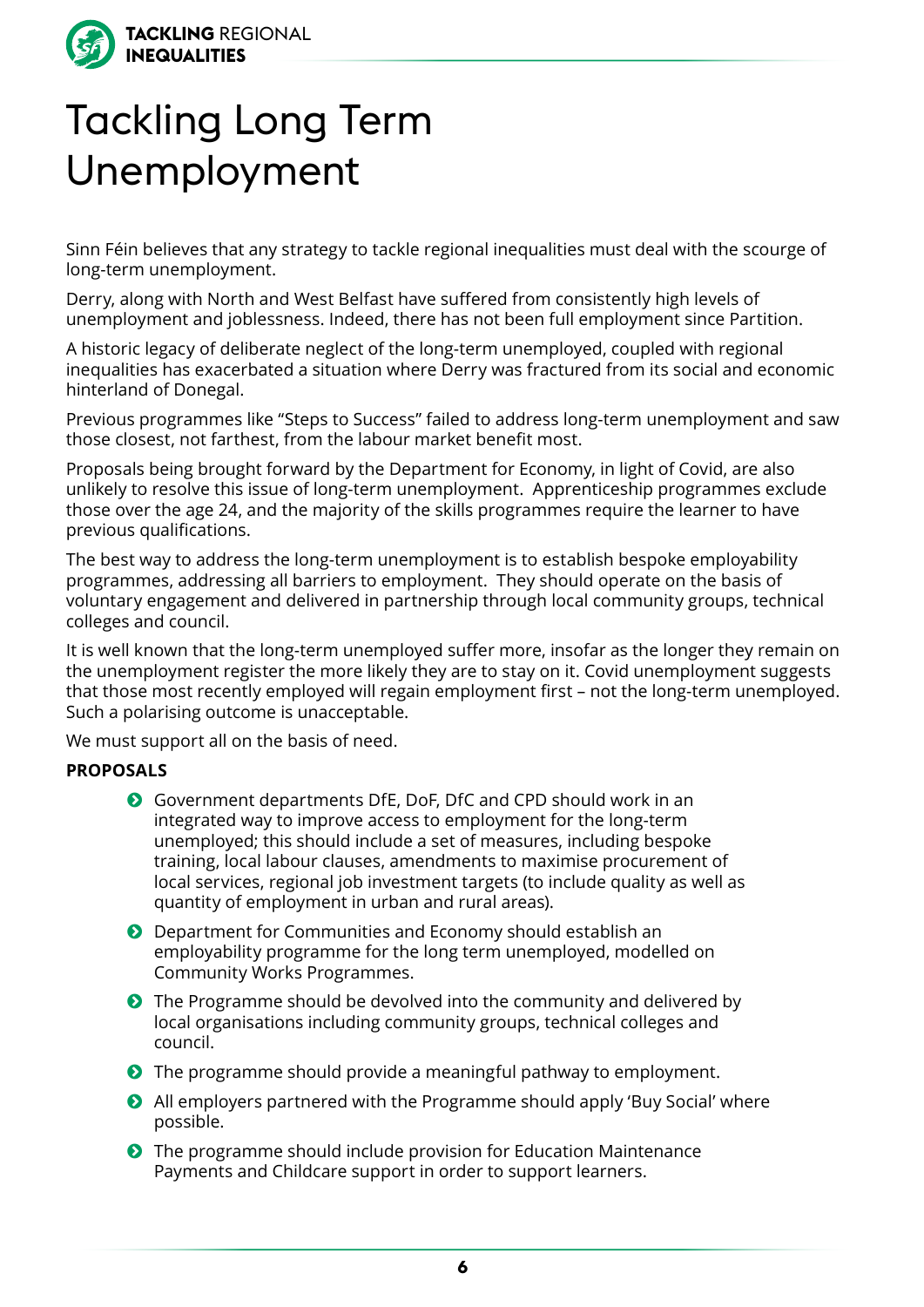

**O** The Department for Communities should evaluate how Neighbourhood Renewal is delivering on improving individuals access to employment, as part of the evaluation criteria for spending.

The need for adequate oversight, transparency and accountability mechanisms must all be embedded within this employability programme in order for it to be effective.

Measuring the success of the programme should also be based on an improved Matrix that is not defined solely by Hard Outcomes, such as jobs obtained and numbers progressing onto further education and training.

Instead, success rates should also include elements such as improving a participant's personal skills relevant to employment, such as teamwork, critical thinking, communication skills, money management and completing a CV.

In essence, the programme must fully understand the needs of those unemployed, the substantial barriers they face and have empathy for the individuals.

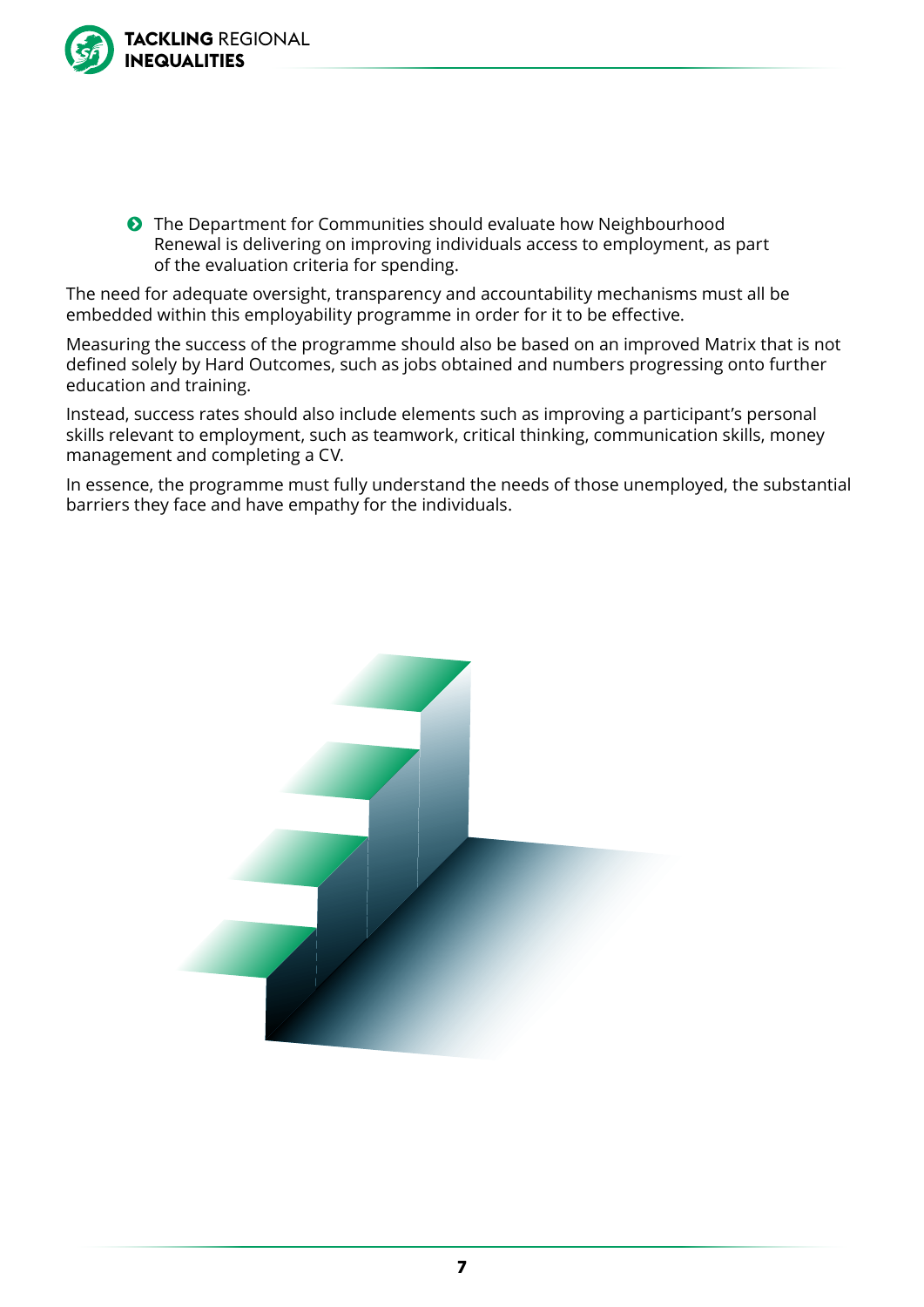

### Meeting Local Skill Shortages

In order to effectively address long-term unemployment and deprivation, it is essential that the employability programme is designed and oriented towards addressing the needs of labour markets within Derry, and North and West Belfast.

Local skills barometers, such as those developed by Ulster University, should form a key part of the programme in terms of informing its design and outcomes.

This requires employers to:

- $\bullet$  Provide information on the needs of their business, as well as outlining the skills that participants will require in order to access employment.
- Give a commitment to offering decent work experience for participants, including contracted employment and set hours.
- Ensure that the eligibility criteria are reasonable and proportionate.

Incentives will be provided to employers willing to participate in the programme.

These should include:

- 'National' Insurance paid contributions for one year after an employee has worked 13 months.
- **O** Support for redundancy payments (if required).
- **O** Paid training and support for a work coach.
- **O** Rates relief.

While the role of local employers will be instrumental to the success of the employability programme, the role of central and local government will be equally important.

City Deals and Investing Futures Funding for Derry and Belfast, amounting to over £700 million and the Mid South West Growth Deal amounting to £252 million, could be transformative for local communities, provided that local and central government can equip people with the necessary skills and expertise to access the increased employment opportunities that come with this investment.

Belfast City Council already has an Employment Academy Programme. This should be replicated in Derry City and Strabane District Council as well as across all councils, urban and rural.

If council can give people the soft skills required for job interviews, alongside employers providing the relevant work experience, then those in long-term unemployment will have a real chance of accessing the increased employment opportunities that the City Deals present.

- **O** The employability programme must provide training up to and including NVQ Level 3.
- **O** The employability programme must be informed by the needs of local employers and skills barometers.
- Employers must give commitments to provide decent work experience and opportunities, implementing 'Buy Social' where possible, in return for incentives.
- Local council must equip people with the soft skills in order for them to attain the opportunities presented by City and Growth Deals.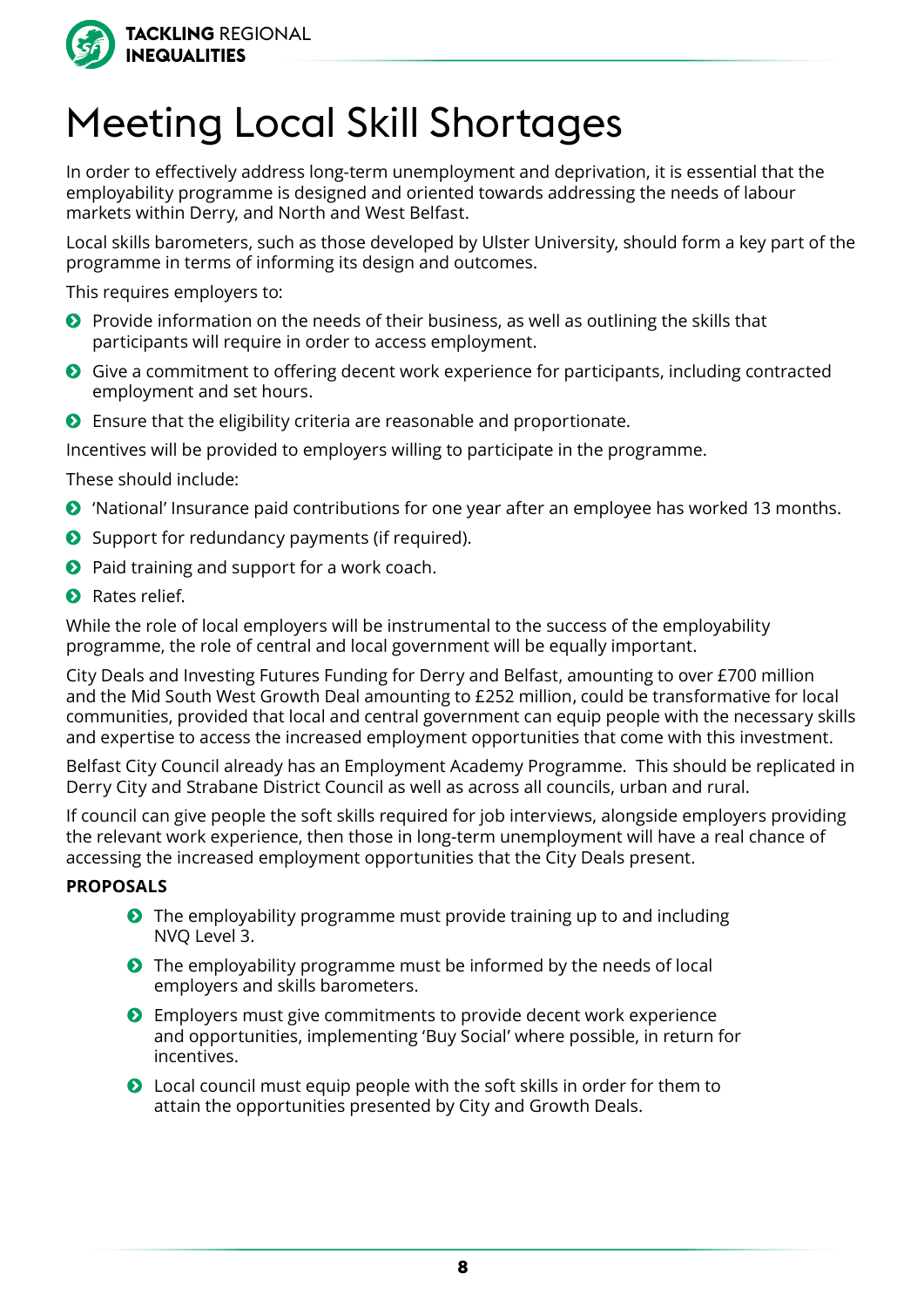

### Transforming InvestNI and channelling Job Creation

Sinn Féin believes that the jobs creation agency in the north, Invest NI, has to be transformed if we are to have meaningful job creation and economic growth in those areas which bear the scars of partition and regional inequality.

The failure, and unwillingness of Invest NI, to attract Investors to areas like Derry and North and West Belfast, has compounded levels of unemployment in these areas.

The table below shows the financial assistance, jobs assisted, and investor visits targeted towards Derry, North and West Belfast, which has been a fraction of the level of support directed towards South Belfast since 2014.

| <b>PCA</b>           | No of<br><b>Offer</b><br>2014-2019 | <b>Total Assistance</b><br>£m<br>2014-2019 | <b>Total Planned</b><br><b>Investment £m</b><br>2014-2019 | <b>New Jobs</b><br><b>Assisted</b><br>2014-2019 | <b>Investor</b><br><b>Visits</b><br>2016-2019 |
|----------------------|------------------------------------|--------------------------------------------|-----------------------------------------------------------|-------------------------------------------------|-----------------------------------------------|
| <b>BELFAST SOUTH</b> | 2,356                              | 123.86                                     | 765.46                                                    | 9,280                                           | 398                                           |
| <b>BELFAST NORTH</b> | 881                                | 23.81                                      | 135.23                                                    | 1,389                                           | 97                                            |
| <b>BELFAST WEST</b>  | 704                                | 14.03                                      | 71.21                                                     | 739                                             | 32                                            |
| DERRY (FOYLE)        | 1,153                              | 46.74                                      | 283.89                                                    | 2,723                                           | 22                                            |

#### **Invest NI Activity from 2014-2019**

This has to end. Invest NI must be mandated, in line with the Executive's commitment to Tackling Regional Inequalities, to direct resources into supporting and incentivising job creation in areas of deprivation. This must be accompanied with ring fenced funding.

There needs to be a commitment that the use of public money, to support job creation, can only be done on the basis that those receiving that support pay the Real Living Wage. Figures obtained from Invest NI have shown that since 2014 it has supported 3,950 jobs which pay **below** the Real Living Wage. This must end.

Councils across the north should establish a Job Creation and Steering Unit with a remit for encouraging the incubation of indigenous businesses, as well as targeting Foreign Direct Investment (FDI) in key growth industries.

Economic development and investment must look beyond partition. Derry/Strabane could do this through the North West Regional Development Group which should bring together Invest NI, Enterprise Ireland and the Industrial Development Authority to build business partnerships that will lead to meaningful job creation and economic growth.

Further development of Derry and the North West City Region can be done through the Irish government delivering on its commitments in the New Decade New Approach.

- **O** Transformation of the roles and functions of Invest NI.
- **O** The establishment of a Job Steering Unit in all Councils.
- Supporting the North West as an Economic Region through the North West Regional Development Group, the North West Strategy Growth Partnership and the New Decade New Approach commitments.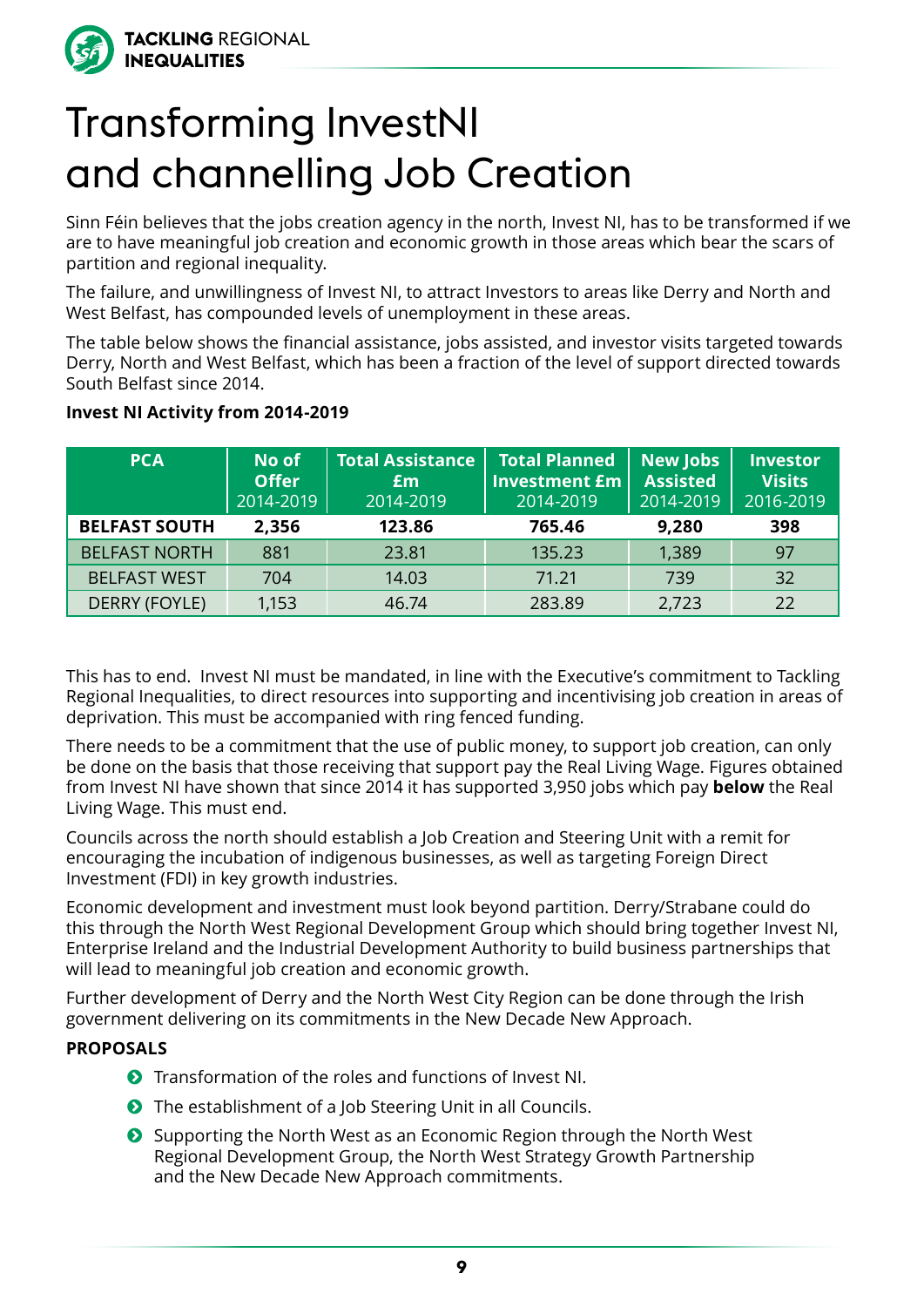

### Directing Employment through Public Sector Interventions

Interventions by the Executive, in terms of procurement and apprenticeships, can help direct employment into areas of high unemployment and regional inequality.

The Executive's spend of £3 billion per annum could be transformative in addressing poverty and disadvantage. All contracts should include properly enforcable social clauses, particularly in industries such as construction, planning and services

Public contracts should be awarded, not simply on the basis of the lowest bid, but rather on the basis of the most economically advantageous, taking account of the wider impacts on, unemployment, deprivation and inequality. Tenders, which can demonstrate a positive social value impact, should be scored higher.

The Department of Finance should put in place specific policy guidance setting out a range of principles and definitions that would ensure real, tangible, direct and indirect social and economic benefits, not only to those employed, but for all members of the community.

Government Departments should appoint a 'Buy Social' champion, who will have the responsibility for implementing 'Buy Social' at every opportunity, in addition to robustly monitoring its application.

- **i)** Social value must be embedded and mainstreamed within Public Sector Procurement.
- **ii)** Contracts to be awarded on the basis of what is most economically advantageous.
- **iii)** Departments to appoint a Buy Social champion.
- **iv)** Employers engaged on the employability programme should have their contribution to social value recognised in public procurement exercises.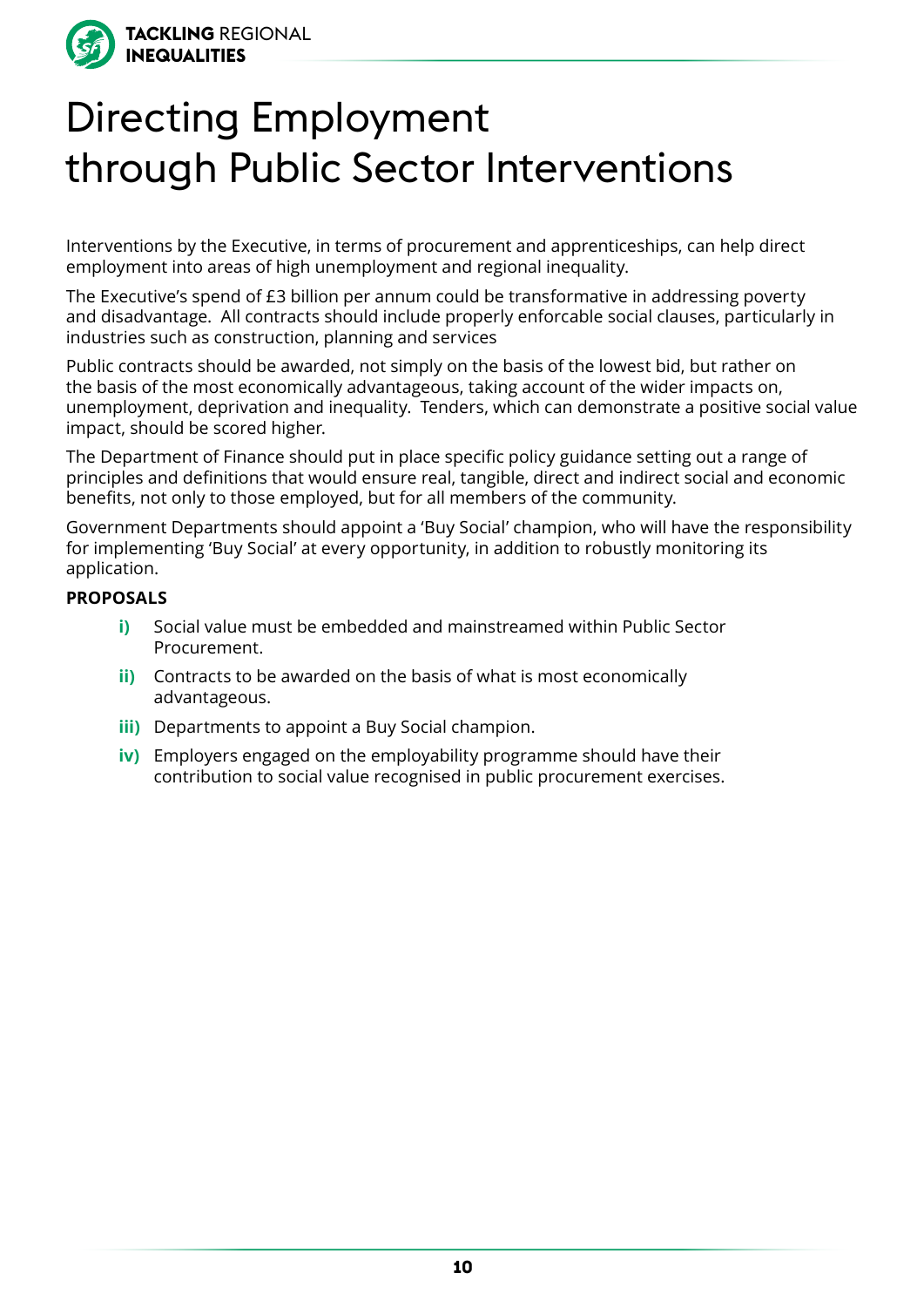

### Apprenticeships

Apprenticeships are a key entry point into the workforce for young people who have followed a vocational path at school.

The employment impacts of both Covid and Brexit are likely to be felt most by those leaving school and following a vocational pathway, with the demand for apprenticeships far exceeding the supply available.

Changes regarding apprenticeships are already underway and, while they are welcome, they do not go far enough.

The Executive, working along with trade unions and employers' organisations should create a joined-up apprenticeship programme which increases the number of apprenticeships available. Using the skills barometer, the Executive would also fund places, even where firms were unable to take on apprentices, because of their own financial circumstances.

Apprentices, not employed by firms, would receive the same training. This would ensure that they had the necessary skill sets to allow them to enter the labour market when opportunities become available.

Trainees in both schemes would be awarded the same qualifications upon completion so as not to devalue the new scheme in any way.

The apprenticeship training would combine school-based and practical training, but with the latter taking place in workshops, managed between the unions and the department.

Alongside this new apprenticeship programme, the Executive should commit to facilitating more apprenticeships within the Civil Service and government departments. Currently only 82 civil servants in the north are under the age of 23, and some departments do not have a single civil servant under the age of 23.

The Department for Finance should explore the establishment of a regional hub for civil servants in Derry and Omagh, allowing civil servants to work closer to home and their families. This would address the detrimental impact on workers' family lives, social circles and work life balance.

- **O** The Executive, along with trade unions and employer organisations, should establish an apprenticeship programme which meets the needs of vocational learners transitioning from school to the workplace.
- **O** Apprentices must receive a fair and decent wage.
- ◆ The Executive must increase the number of public sector apprenticeships currently on offer.
- **O** Public sector apprenticeships should be based on models of best practice and should ensure that there are maximum opportunities for people to learn and progress.
- **O** The Department for Finance should establish a Civil Service regional hub in Derry and Omagh.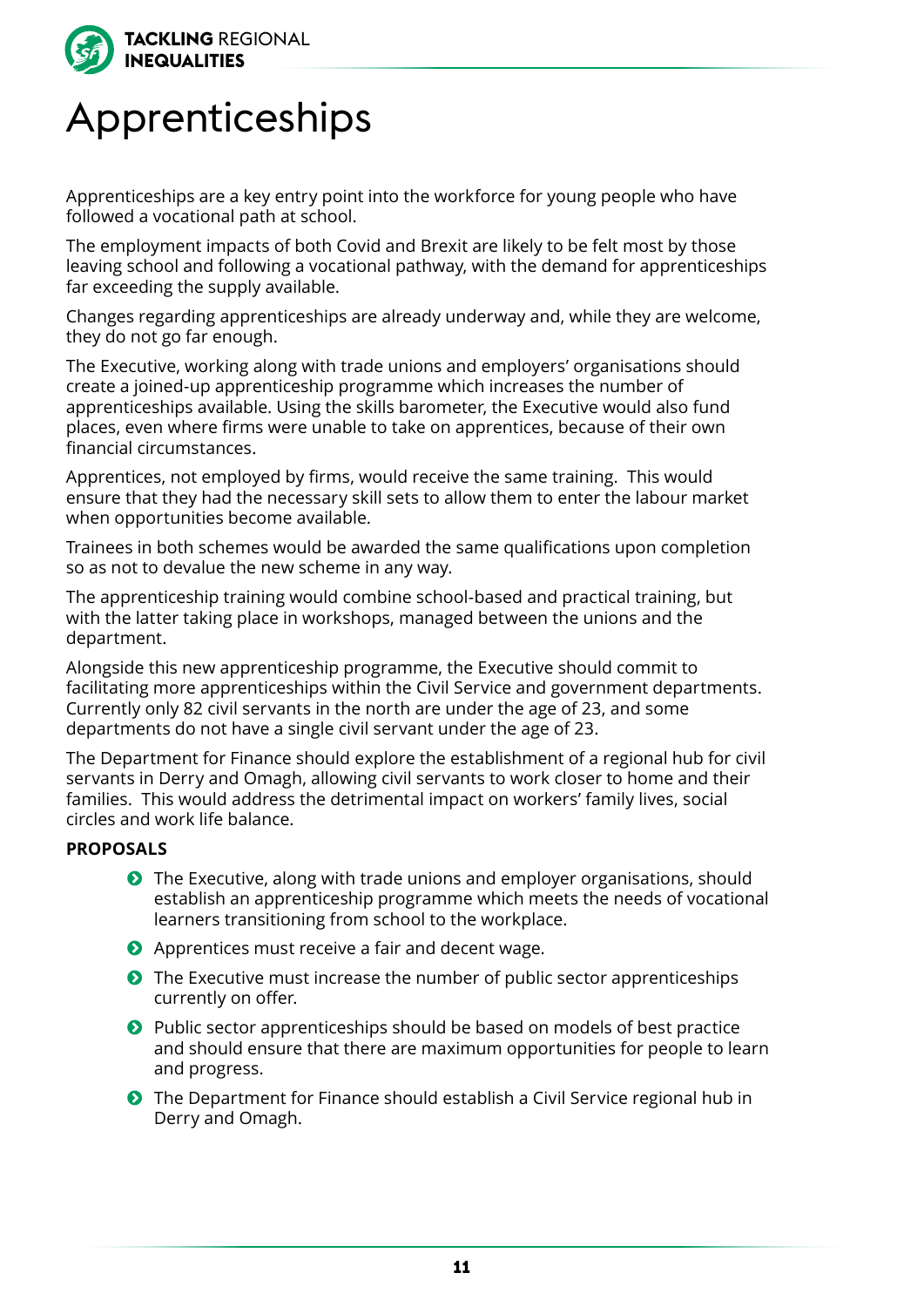

# $\| \| \leq$

**Throughout the Covid 19 pandemic we have constantly heard the phrase that things cannot go back to what they were like before. If that is a truly heartfelt belief then we need to invest in people's futures, particularly those who are in, or at risk of, poverty and deprivation.**

**We are not all in this together. It is those in part-time, zero hours employment, particularly within the service sector, who face the greatest challenge in the short and medium term. They earn least, spend the most proportionally on food, accommodation and energy and are in the most insecure jobs. They must be given the skills to allow them to take care of themselves and their families.**

**Sinn Féin believes that, if we are to truly tackle the legacy of unemployment,** 

**underemployment, job insecurity and low wages, then we cannot continue with the policies that have failed so many of our society in the past.**

**If we want to ensure that everyone is enabled to fulfil their full potential, then we have to radically change how we approach meaningful training and skills. This would allow so many of our citizens to escape the clutches of intra and inter-generational multiple deprivation in income, employment and health.**

**A new framework, between the Executive, businesses, the trade unions and the community and voluntary sector, can set a new trajectory that can change our society for the better.**

**Our people must be given real training for real jobs and not simply put through a process that**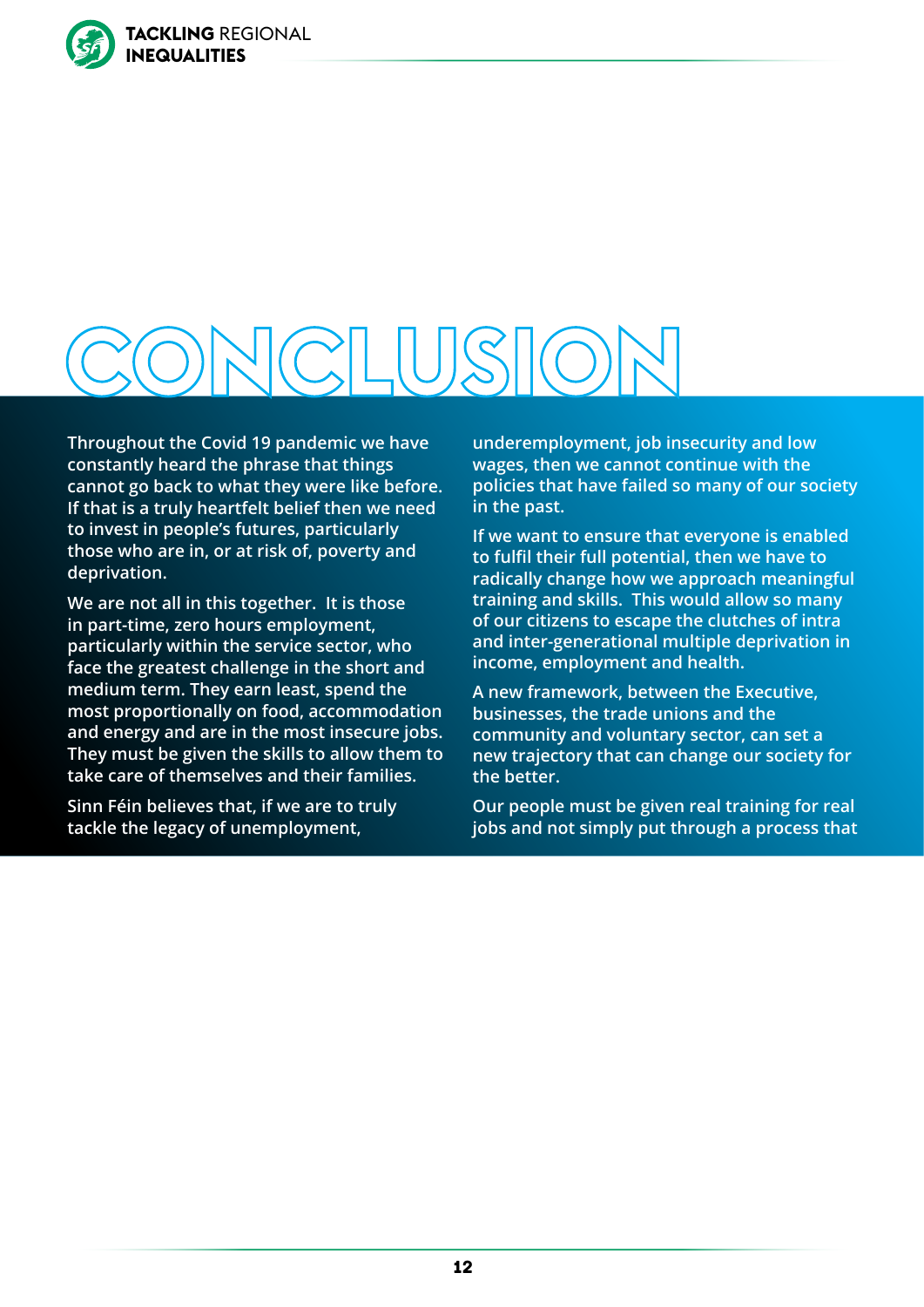

**massages unemployment figures but makes no real material benefit to their lives.**

**Employability programmes must address all barriers to employment. Those charged with delivering them must be held accountable.**

**We know that Brexit, Covid 19 and the legacy of deprivation and poverty impact negatively on those individuals and households who are already suffering the most.**

**It is incumbent on the Executive to firmly target resources on those who will be most affected. It should not abandon them to a dysfunctional 'welfare reform' benefit system**  **which is no longer the 'safety net' but rather has become a stick to discipline those who are unable to find work.** 

**Sinn Féin believes that we can build a better, more inclusive society by investing in our people, particularly those who have been or who are at risk of being left behind.** 

**We are at a unprecedented juncture in the political and economic life and wellbeing of Ireland. Now is the time for everyone on our island to be planning for the future in a positive, inclusive and informed way The time**  .**to start doing that is now.**

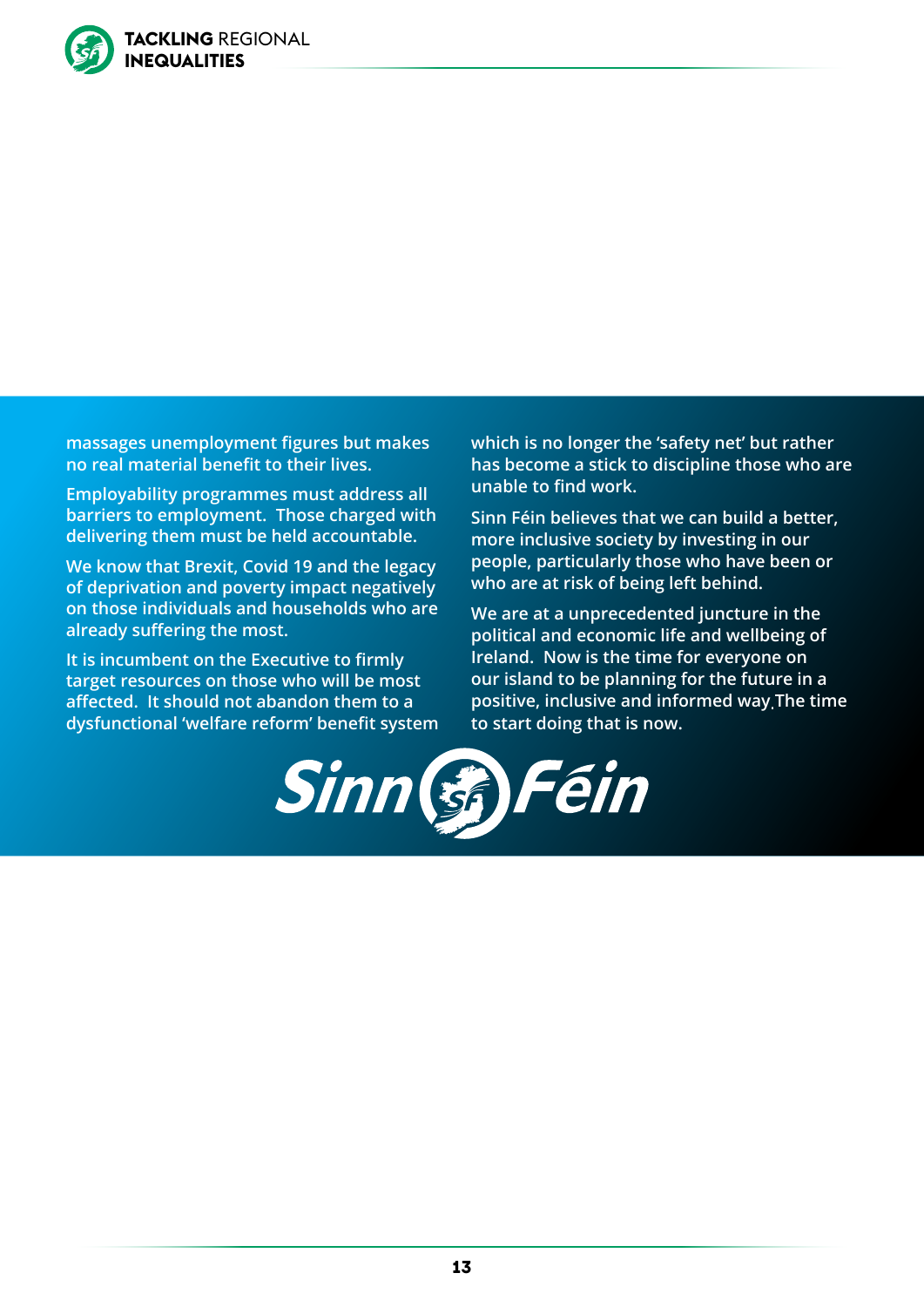

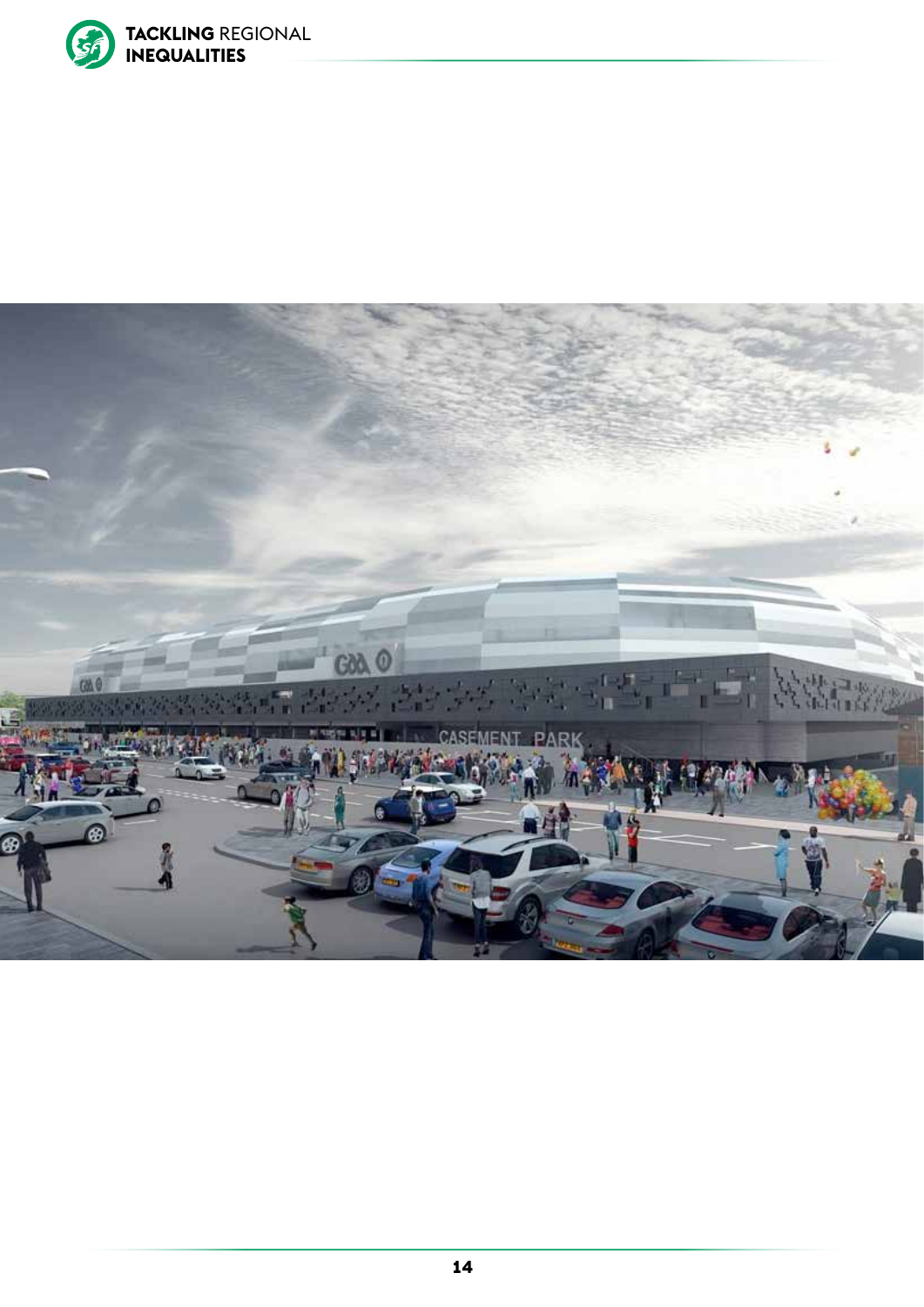